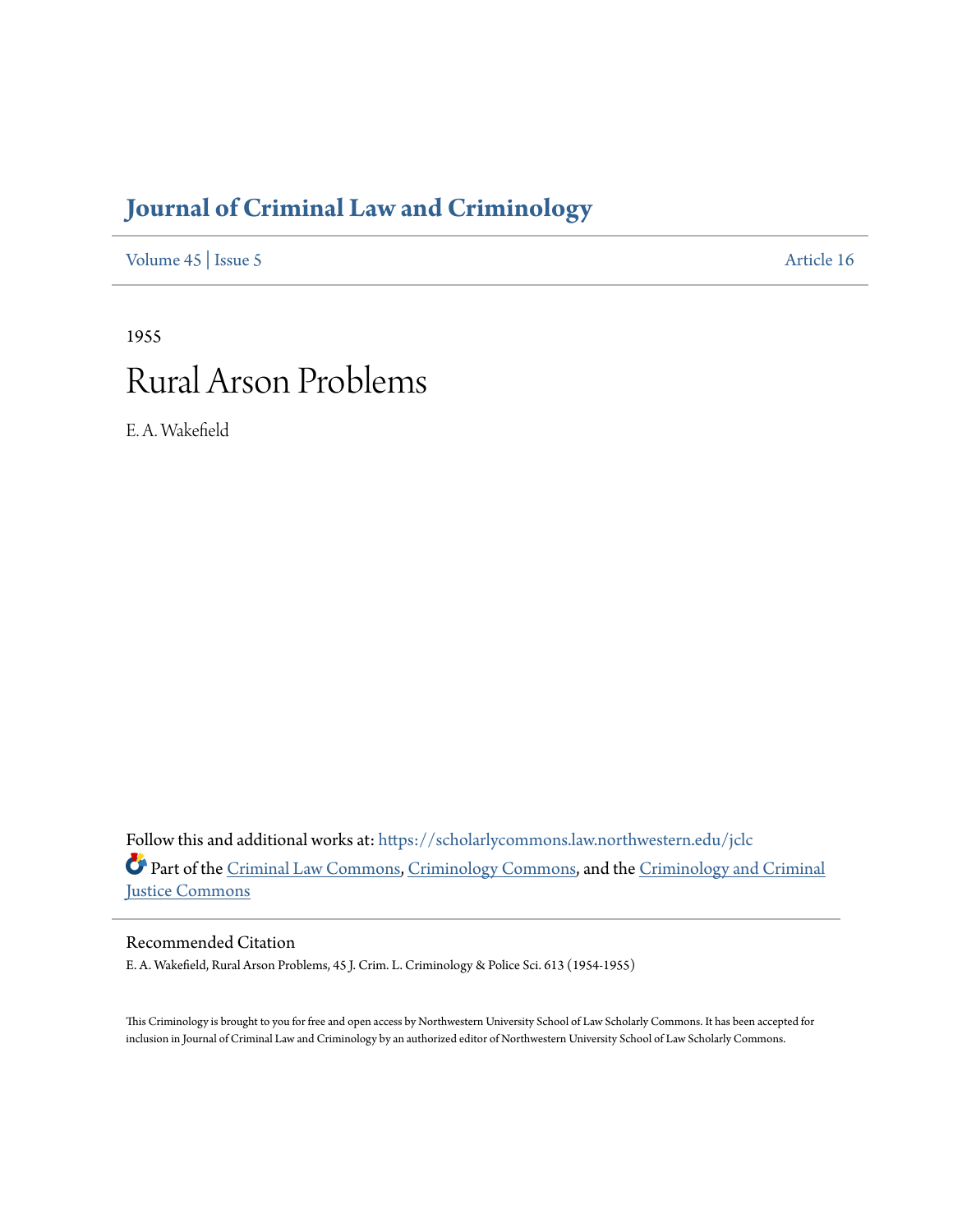#### RURAL **ARSON** PROBLEMS

#### E. A. WAKEFIELD

The author is a special agent of the National Board of Fire Underwriters, Detroit, Michigan. He is a former member of the Canadian Mounted Police and the Fire Underwriters Investigation Bureau of Canada and has specialized for over eighteen years in problems of arson investigation. Mr. Wakefield is a member of the International Association of Arson Investigators and former director. This paper was presented at the 10th Annual Seminar and Training Course in Arson Investigation, Purdue University.--EDITOR.

Why do we find problems involved in the investigation of rural fires that we do not find in the city fires? It is just as much a crime when committed in the rural areas as when it is committed in the city. People reside and are responsible in both areas for the crime. Not all the insane, irresponsible, neurotic people live in the city. The rural areas can provide their quota of juvenile problems, financial stresses, and do mestic troubles. The rural resident is just as apt to get into an argument with his neighbor over property rights, politics, religion, etc. and as a result seek some sort of revengeful action. They tell that sex is also practiced in the rural areas, with its many deviations.

In short, we find, then, that the problem is not with the type of person that commits the crime, nor is it because the motives are any different. There are only two factors that create the problems so seriously affecting the rural investigation-time and witnesses.

#### **Tnm**

In dealing with the time element, we are confronted with, and often confounded by, the fact that in the majority of cases a great deal of time will elapse before the fire is even discovered. Usually a fire is seen from a distance, consequently more time is expended in determining just where it is before an alarm is turned in. When the alarm is in, the volunteer department usually, not as well equipped as the large city department nor as well supplied with water, will find the fire beyond their control. Result -total destruction-the arsonist's delight.

Now, many readers are ready to jump to their feet and defend their own volunteer departments and their record of preserving life and property; but restrain yourselves, we are discussing arson, not fires in general, and in the majority of arson cases we find some sort of accelerant has been used, and in these cases that extra minute or two in getting there-that extra man or extra piece of equipment-added water pressure, etc. can be and is the difference between extinguishment and total destruction.

The time element also produces another problem peculiar to rural fires-the delay in the investigation, with all its incidental hazards, such as, the scene of the fire being left exposed to the wind, rain, and snow, and removal of portions of the debris by either innocent or guilty parties that may have had evidentiary value. The change that comes over the verbal evidence by that loss of time; what was a simple fire last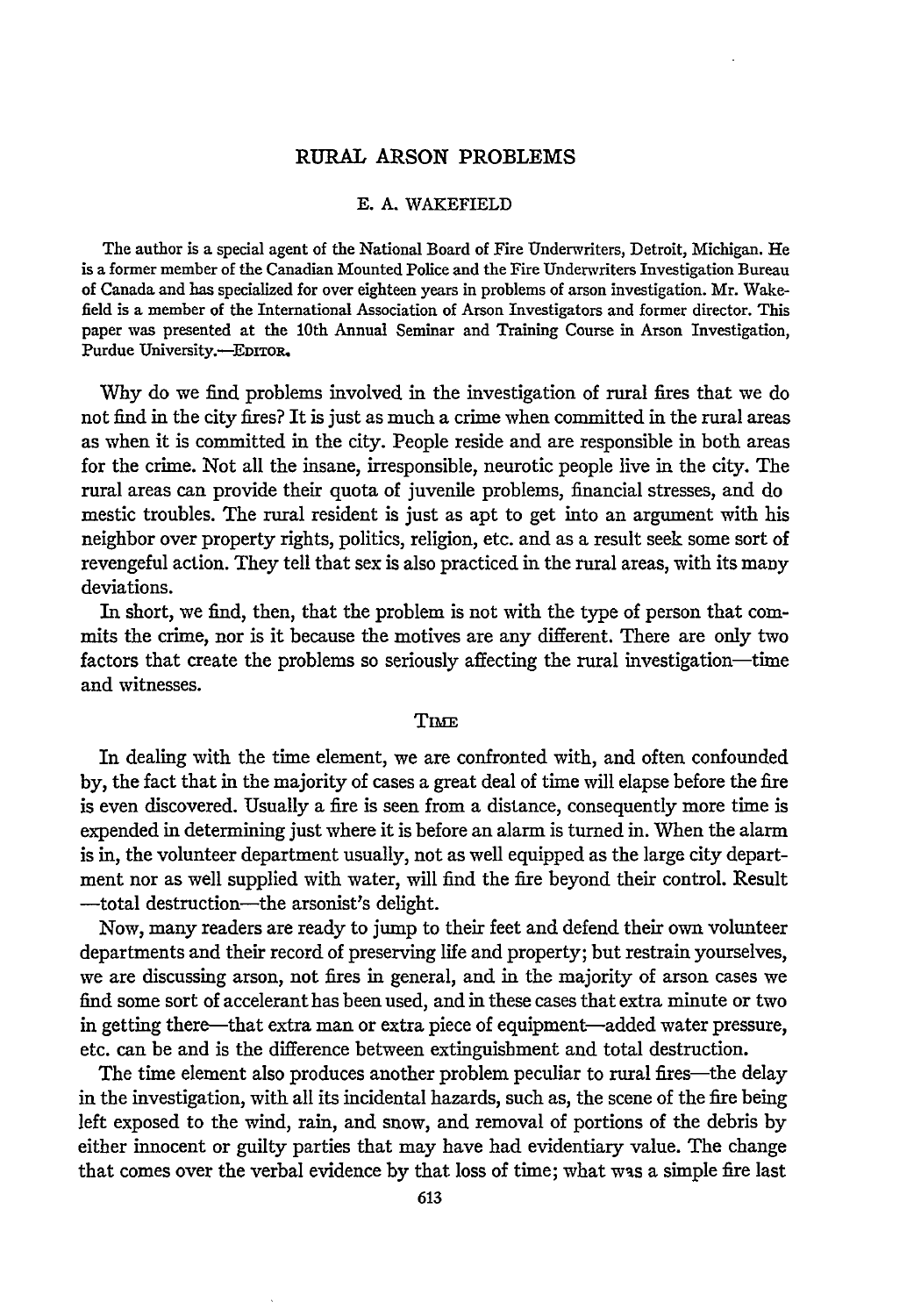week has now become one hell of a conflagration with all of its extreme embellishments.

Now, just what can we do to overcome this time element as a problem in the rural fire. We can use the brains, eyes, ears, nose, hands, and feet of those people that were there, not only at the time of the fire. We must, because we are so late, go back to a period before the fire and attempt to revive that fire scene, with all its circumstances and the minutest of details. A man once asked the writer, as, no doubt, all investigators have been asked at one time or another-"What do you do when all you find at the scene is a pile of ashes?" The reply: "Put them back together again". Now his question pretty well describes the rural fire of incendiary origin-a pile of ashes. The reply briefly points out what you have to do; put them back together, or in other words, reconstruction.

This reconstruction problem very rarely confronts the investigator in the city fire, because there is nearly always some person or persons about the streets no matter what time of the day or night. Police cruiser cars, milk delivery men, shift workers in various industries, taxi drivers, etc. who will spot the fire in its early stages. The fire department has a chance to save a great portion of the building for you to check over and in many cases enable you to see the actual set and justify the placing of guards to preserve this and much other evidence.

In the majority of rural arson cases there will be no one to see the fire in its early stages, the arsonist being able to choose his own time will take care of that. Even if there should be, the time element and distance factor weigh heavily in favor of the arsonist. Therefore, great emphasis must be placed on the reconstruction of the scene. In the city fire, if the witness says the fire was in the center of the kitchen, we can, in most cases, walk in and examine the very area and spot, but in the rural fire, the kitchen, bedroom, and parlor are all mixed up together in the basement as a pile of ashes.

#### A **SKETCH**

We should first, then, get the information that will enable us to draw a sketch. It does not matter how rough it is to start, as your investigation proceeds you will gradually increase the accuracy of your sketch to the point where you will know just where the old man hid the jug.

It will not matter particularly whether you get the original sketch from the person who lived in the place, and then check back with the neighbors, or vice versa. The main thing is to get it and check it. Check it with both male and female; they have different points of view and will note different things. The women will be more helpful on the contents, and the men more helpful on the construction. Check with children also; don't forget them. You would be surprised what the child next door knows about your household. He does not want to talk about it because he does not want people to think he is nosy or prying; but you pry into him, and you will be surprised at the things he can add to your sketch.

We want the sketch in detail; yes, right down to where the old man hid the jug or where the old lady kept the sewing basket. Why do we want this detailed sketch? Why is it so important in the rural arson case? In the first place, it is going to substi-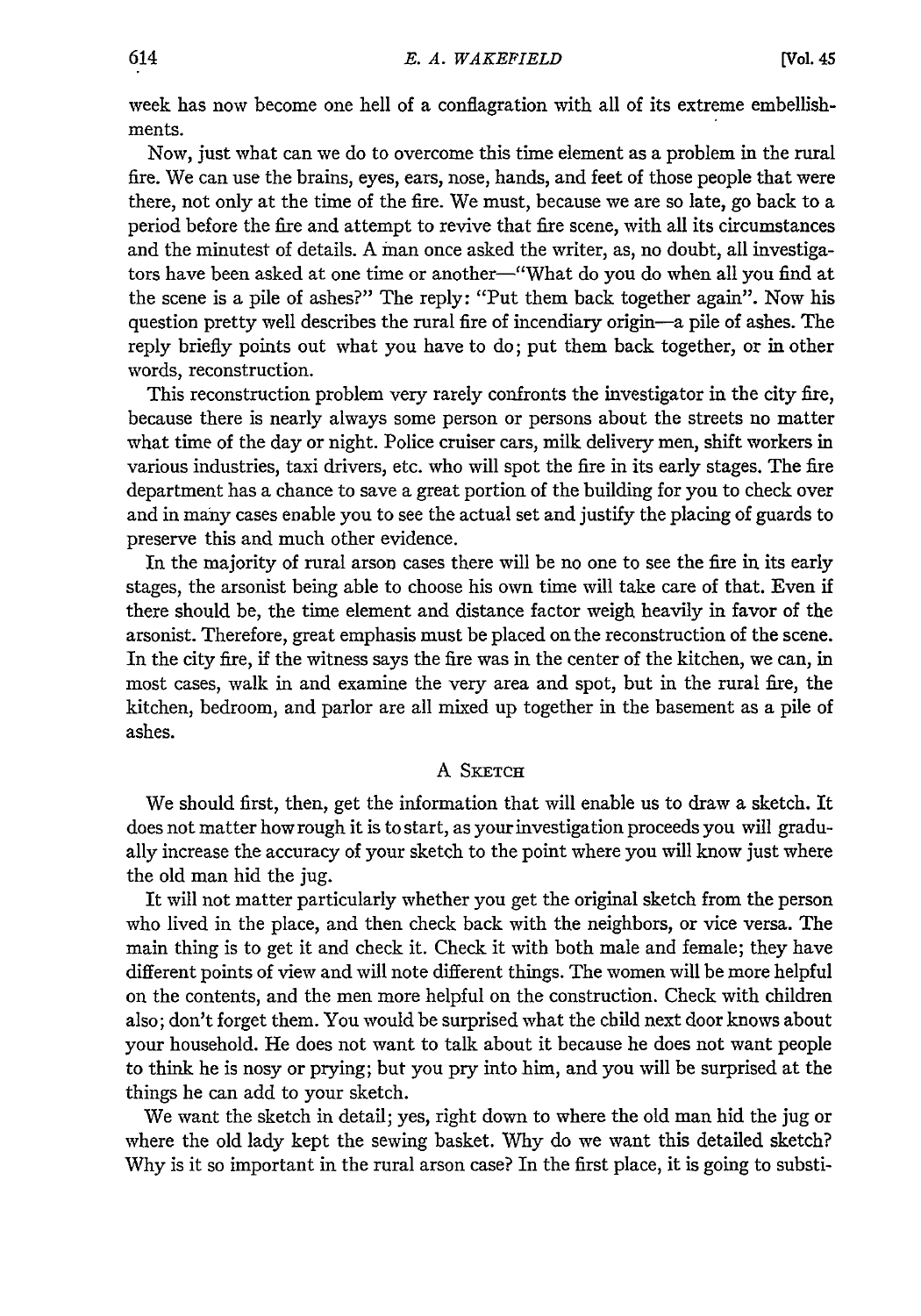tute for what you could actually see in the remains of the city fire; secondly, it will provide a check list that you can peruse at your leisure and compare with the list of contents, as given to the adjuster for the insurance company.

It will provide you with a chart that will assist in explaining just what is being found at various points in your examination of the debris. For instance, in the city fire, if you found a quart size mason jar in the center of the parlor floor it would be an unusual feature, but to find such a thing in a pile of ashes in -the rural fire would be common place—yet, both factors could have been the main feature in-the incendiary origin. Without the fully detailed sketch, however, we would not know whether the jar in the rural scene called for special attention, or whether it was just another jar from the fruit cellar, just another melted blob of glass in the usual place.

Sometimes you can succeed in asking questions **AFTER you** find certain material in the debris, but the quick thinker or the sharp wit will have an answer with which you will be stuck; on the other hand, if a denial has been made, and then the stuff found, that is a circumstance with which he is stuck. For example, reconstruction of a case one time disclosed that thereshould have been a one-gallon can on the premises, that was used to hold kerosene; that it should have been found in the debris of the pumphouse about fifteen feet from the dwelling; and that it should have been empty at the time of the fire. Now, you are all aware of the fact that the culprits do not expect you to make a minute examination of the debris, or else they would not tell the fanciful tales they do; so when two one-gallon cans were found, and both in the basement of the dwelling, that became the factor that guided the investigation into the right channel and resulted in a confession. If the original check points had not been made and verified by a couple of neighbors, our culprit would have had no trouble explaining two one-gallon cans for holding kerosene in a farm home.

This is pointed out to stress the importance of getting these details before you start digging in the debris of the rural fires, where you have had total destruction; afterwards can be too late, because nine times out of ten the culprit will be watching you clear the debris-surprised that you are doing it. Yet, now that he sees you doing it, he knows what you are going to find, and there is something else you are going to find-you are going to find that he is ready with the answers. As to digging in the debris of the rural arson case, that is a must. Many an investigator, or so-called investigator; just walks around the debris, and that was it as far as he was concerned. He was not going to get his hands dirty or his clothes also. He was not going to get the answer to that fire either; all that such a man ever comes up with was the fact that there had been a fire. Now, you will not solve all rural arson cases by digging in the debris, but you will have a chance; the fellow who does not dig never will. One of the most important things to remember about this digging business is that it will be there that you are actually going to find in the majority of cases, the corpus delicti, without which you are beaten.

It is possible with a rural fire to gather all of the information in note form; but a sketch has several advantages and particularly where a separate sheet is used for each room. The sketch can be a form of introduction to your subject—it can amount almost to an "Open Sesame". You approach a person with the intention of asking a series of questions but find the person unwilling to talk, reluctant to discuss the fire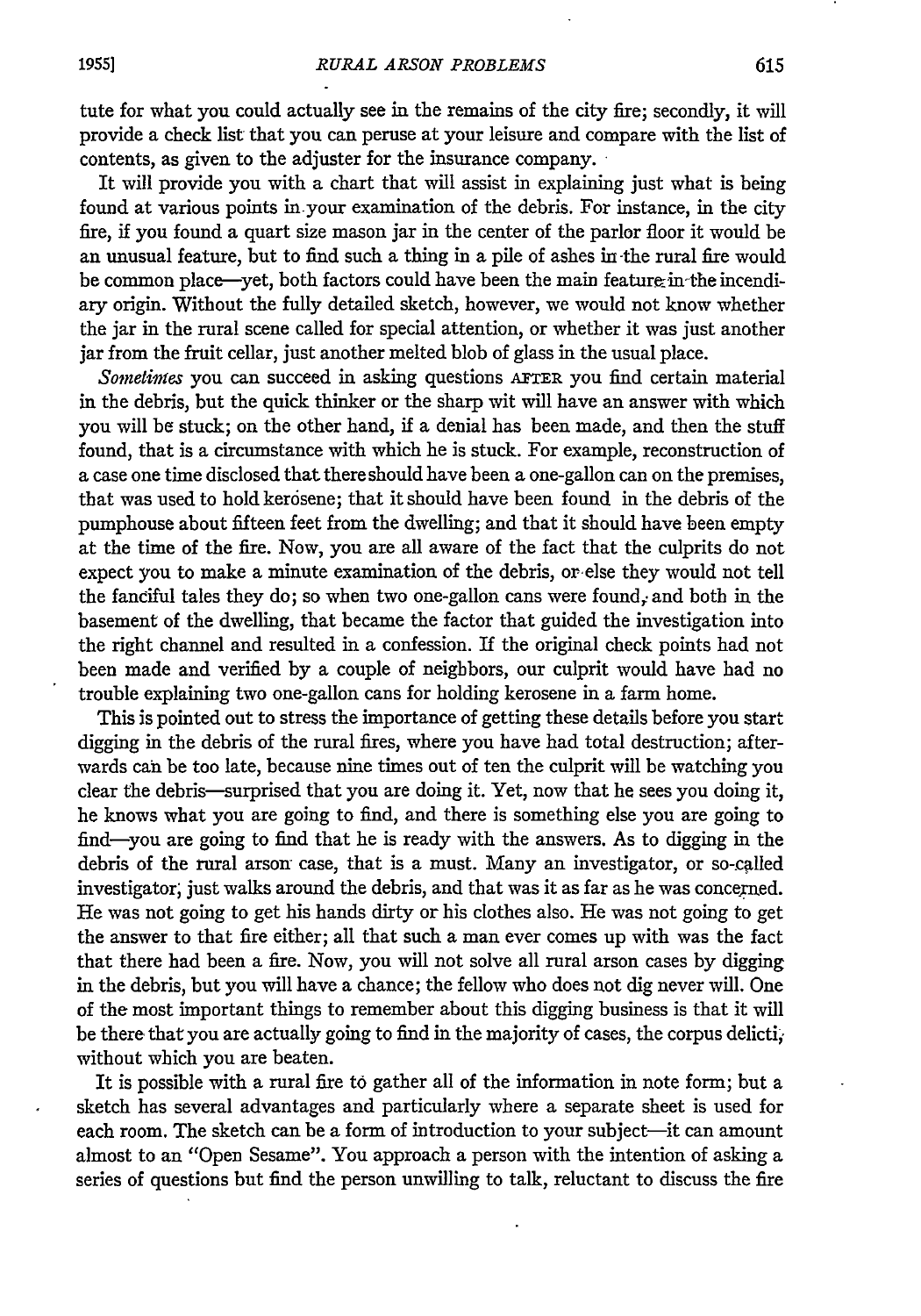or answer questions. This attitude may be caused by several factors, gossip in the district insinuating that the fire is not what it should be, close friendship with the arsonist, etc., but if the approach is made seeking his assistance and judgment of the sketch you have made so far, even if it is just started and only four straight lines, nine times out of ten he will want to help you, particularly, **if** you have made an error in the measurement or direction of one of those lines. It is one of our human weaknesses that hardly a person lives who can see a mistake or error made by some one else without wanting to correct it for him or show the correct way it should be done. You should capitalize on this weakness and having once asked his advice or opinion as to your sketch, the fact of the fire is gone, and he is lost in setting you and your sketch straight. He is no longer concerned about giving any information about his friend; this is merely about the house and everybody in the district knows that, except he knows it a little better and the next check point will know it a little better than the last and so on, each outdoing the other until you do know where that jug was hid.

This writer has actually entered a house and encountered five hostile people, as soon as they heard who he was. Not one of them would open his mouth to say, "Howdy". But, when he told them that he had just left the house where Joe had been staying since the fire, that Joe had not been in, and the two other folks in that house had not been able to agree as to the location of the stove in the kitchen, he had five people poring over the sketch and helping fill out the entire household, even telling the address of a former housekeeper so he could check on the amount of linens.

Total destruction resulting from this time element in the rural fires often makes it a considerable problem as to the point of origin of the fire. Here again we can use our sketch to good advantage by being able to note the location of various things in the debris. For instance, if our sketch shows the bedsprings and frames to be scattered through three bedrooms upstairs and we find them all topsy turvy, shall we say in the east portion of the dwelling. With all things being equal, it is reasonable for us to assume that the fire started in the east section, and as it ate its way through the floors in that section first, all heavy materials would slide in that direction as the floors collapse.

Equally important with the sketch is the verification. As mentioned before it can be a guide as to what you are finding when you search the debris. It is also a check list of what you are not finding. For example, no evidence can be found of certain materials that the owner claims were in the dwelling. When his attention is drawn to this fact, invariably his excuse will be that transients or kids, or someone, removed them from the debris. When you can point out that four or five or more of his neighbors can swear that he never had such an article to start with, then you are not far from the point where he will agree that he did not have such a thing. There we have the admission of an attempted fraud. Judicious interrogation will establish and get more of these admissions; then the step is not far from one crime to another and the confession of arson, as a reason for the fraud. Be sure it is judicious interrogationonce the first admission has been made, do not jump immediately into the accusation that there is more. Rather, sympathize with him, be understanding, make it out to be something that you can easily visualize doing yourself; however, point out to him -you have to report it-and therefore reduce it to writing and get it signed. Then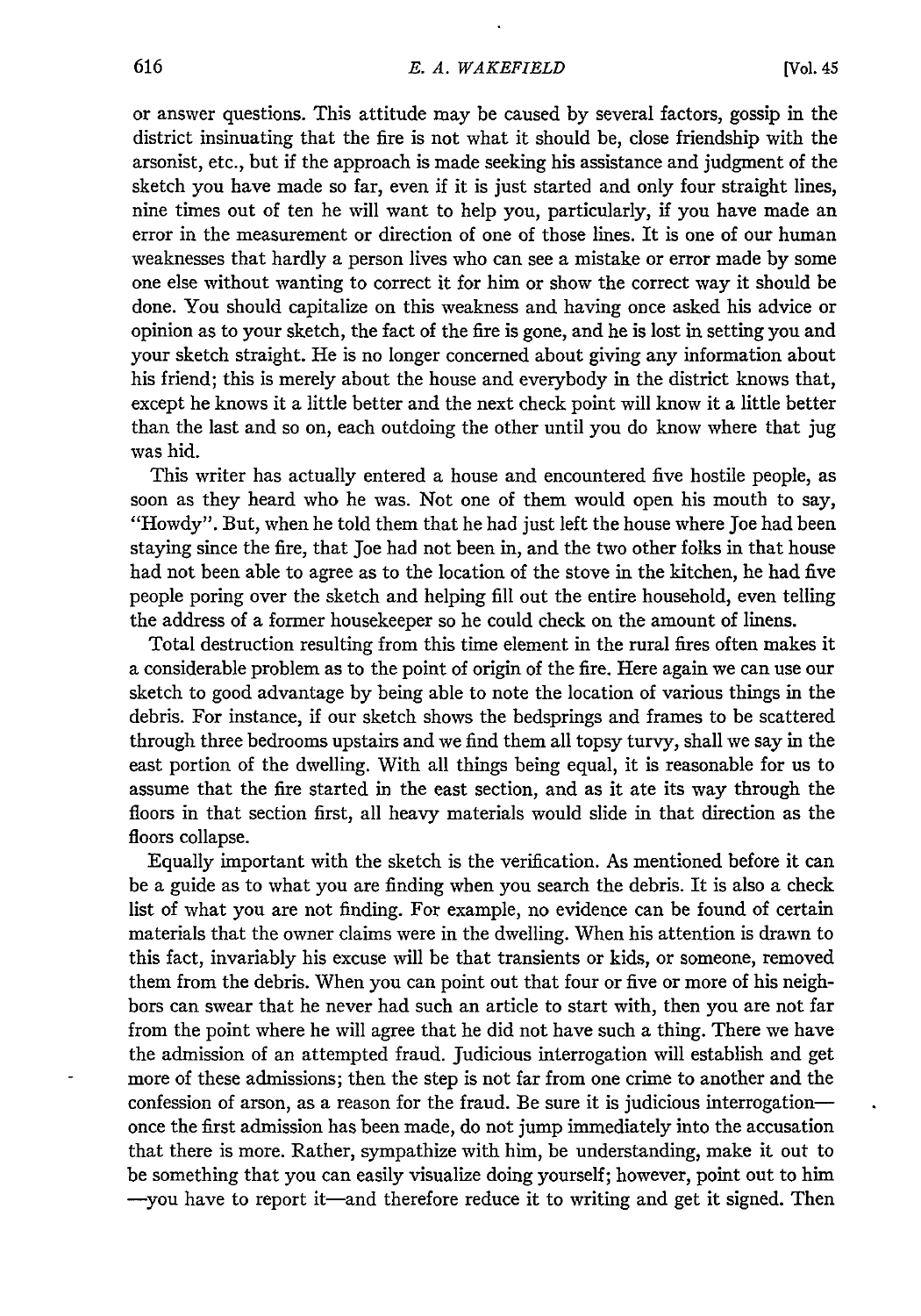having got it signed, you can proceed slowly to introducing another piece, leading up to an admission. Get this one signed also. This writer has even gone so far as to get four of these admissions, all taken separately and signed separately before making an out and out challenge as to his veracity on the whole.

In the rural fire these factors are important because you find a confession is almost a must to bolster what circumstantial evidence you are going to unearth in these cases. Further, before the trial takes place, more evidence will be forthcoming from the witnesses when they know that he has confessed to the crime.

#### **WITNESSES**

Now, for the other factor which is a major rural arson problem, that of witnesses. In the urban area fire, out of every one hundred persons who attend that fire, ninetynine of them will be strangers to the owner; now, not every one of these persons will be a valuable witness, but the percentage will remain the same among your valuable witnesses. It is quite common, in fact almost the rule, that a person living right across the street will not know the name of the person who has just suffered a fire.

The rural area is different and it does not matter how short a time you have lived in that spot; almost every person in the district knows your name, where you came from, and the longer you live there the more they are going to know about you and your business. You just cannot live in the country and live alone. Why, almost the first day you set foot inside your house, you have not been able to close the door before some one of the neighbors has stepped inside. All in a friendly gesture, the man to see if he can help in some of the heavy chores of moving and the woman to see if you would not like to have a little of her soup or maybe even drop over to their place for lunch, seeing everything is still unpacked.

Now, this friendly gesture is a natural- thing in the rural areas. It is the only way way you can live; your neighbor is going to almost live with you and you are going to almost live with your neighbor. You rely upon each other for amusement, companionship, and just plain every day-to-day living. Now, this picture of friendliness is painted to impress upon you just what type of witness it is you are going to face. Here you have an arson case in the country. You are a total stranger, trying to get to know in a few short hours everything that the district has taken years to find out, and the most difficult part is trying to prove that their neighbor is something that they know he just could not be-a criminal.

The same thing holds true in the nearest village-the banker, the merchantthey may not be personal friends, but they will have a real close attachment for this fellow by way of having extended him credit of one type or another. At the outset of this paper it was pointed out that not all of the nitwits live in the city-well, neither do all of the smart people, because these merchants have figured it out before you get there, that if anything occurs to stop our pal from getting his insurance, then we do not get paid. What help can you expect from that source? They do not want to assist anyone commit a crime, but at this stage of the game you only think you have arson on your hands, and you are trying to prove it; but you are trying to prove it against one of their friends. So, while they will tell you to a degree what they know, it will be just to a degree and no more.

Take the first man to see the fire. He lives on the next farm a quarter mile down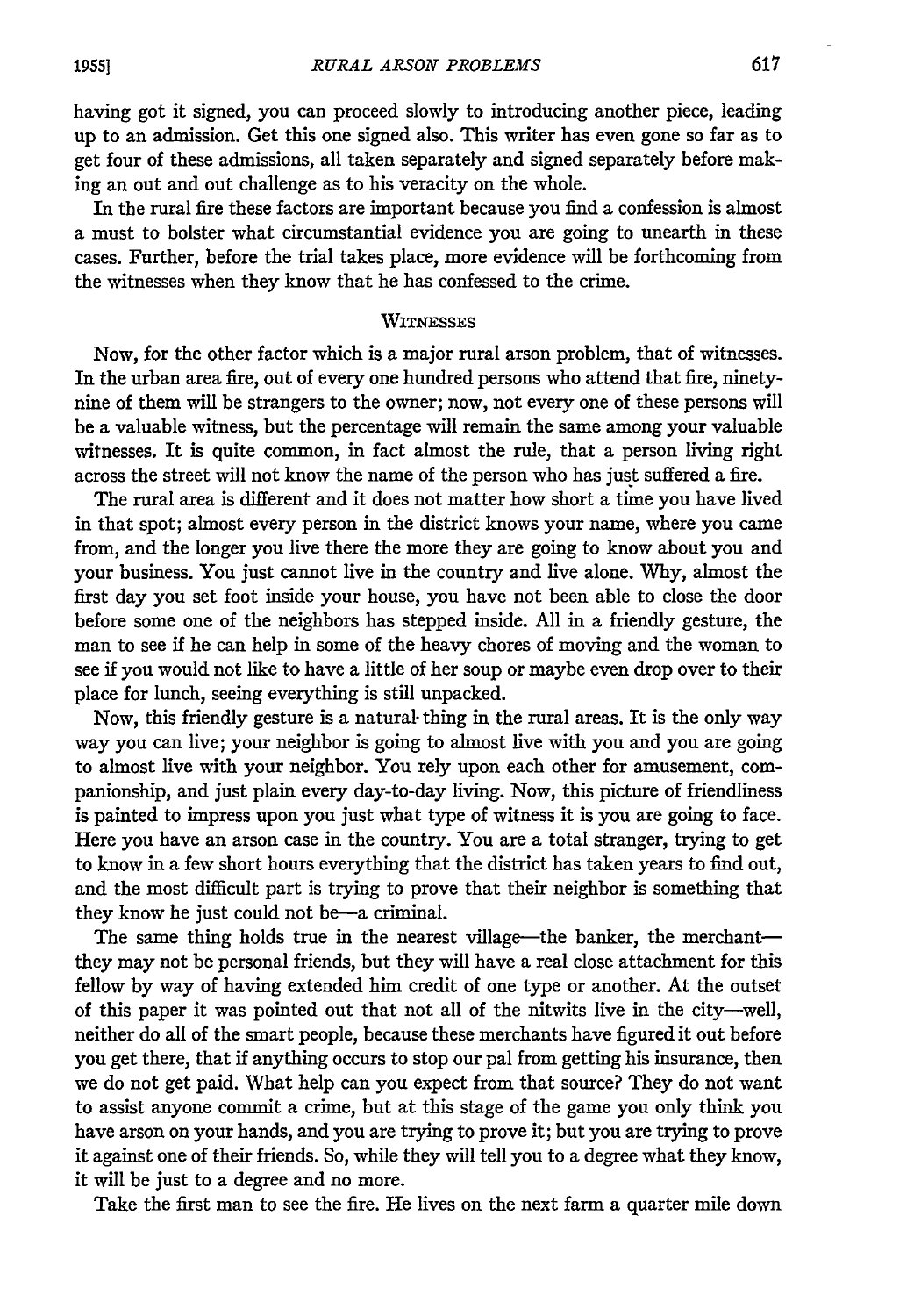the road. He saw the fire about midnight, went over there, and when he got there he was surprised to see a fire going in the house, and another fire going in the pumphouse about fifteen feet away. Now the wind was blowing in that direction, but the fire he saw was all on the inside of the pumphouse and not a lick of fire on the outside. But by the time other neighbors had answered the alarm there was fire all over both house and pumphouse, and he was the only man who knew of the two separate-fires. He talked it over with his wife, and their reasoning is just about the usual type that takes place in the rural arson case. "Let's just mind our own business. Maybe a spark could have whirled about the pumphouse and in through that little open space in the back. We would be pointing a finger right at Joe and maybe we would be wrong. Why, we could not live here any more if that happened." Then again, "Joe is a real great guy, look at the things he has done for us. Now, we are not going to shield him if he did commit a crime, but neither are we going to be the first to say he did." What is the first question that pops into their minds when they themselves think of arson. Why, the same one that pops into yours and mine-"Why should Joe do a thing like that?" That is the question that you have to be able to answer for them, as well as for your own case.

What can we do to overcome this friendly attitude on the part of our rural arson case witnesses? Capitalize again on the human weakness. Find and fasten on to Mrs. Grundy-there is a Mrs. Grundy in every district. You know who Mrs. Grundy isshe is the gal who knows all and tells all about everything. Now, why is this gossip mongering person, bless her little heart, so important to you as an investigator? You are looking for some chink in the armor of the arsonist-you are looking for the answer to that question previously propounded-"Why would Joe do a thing like that?" Mrs. Grundy, nine times out of ten, can supply it. She belongs to nearly all the clubs, attends the church socials, and other activities, picks up the receiver on every telephone call, and what is more important she remembers what she sees and hears. She will hear a lot of rubbish, and you are going to have to sit and listen to a great deal of it, because she cannot be hurried; she has got to tell it in her own way, and that is the only way you are going to get it from her. She is usually friends with everybody; the only difference with her is that she is nosy to a point of obsession. Where other neighbors are satisfied to be friends, she must, in order to live, feed on their private life and innermost secrets.

There will hardly be a thing you can use in court that will come out of the entire interview, because it will be something she has heard. It will go something like this, "Well, I don't know a thing about the man, except-". Brother, those exceptions are just what you are interested in, but they will contain material to keep you up all night sifting the wheat from the chaff and enabling you to end up with a number of leads to follow and break through the armor of your suspect. As mentioned before, you are going to have to break through this armor, this self-assurance, this confidence, that he has surrounded himself with by way of total destruction of the property, and by the fact that he is surrounded by friends. It is extremely difficult, if not impossible, to find a disinterested witness to the rural arson case. So we find the usual procedure completely turned about; whereas it is our usual habit to build up our case from our witnesses, we find here that our witnesses will not wholeheartedly assist us until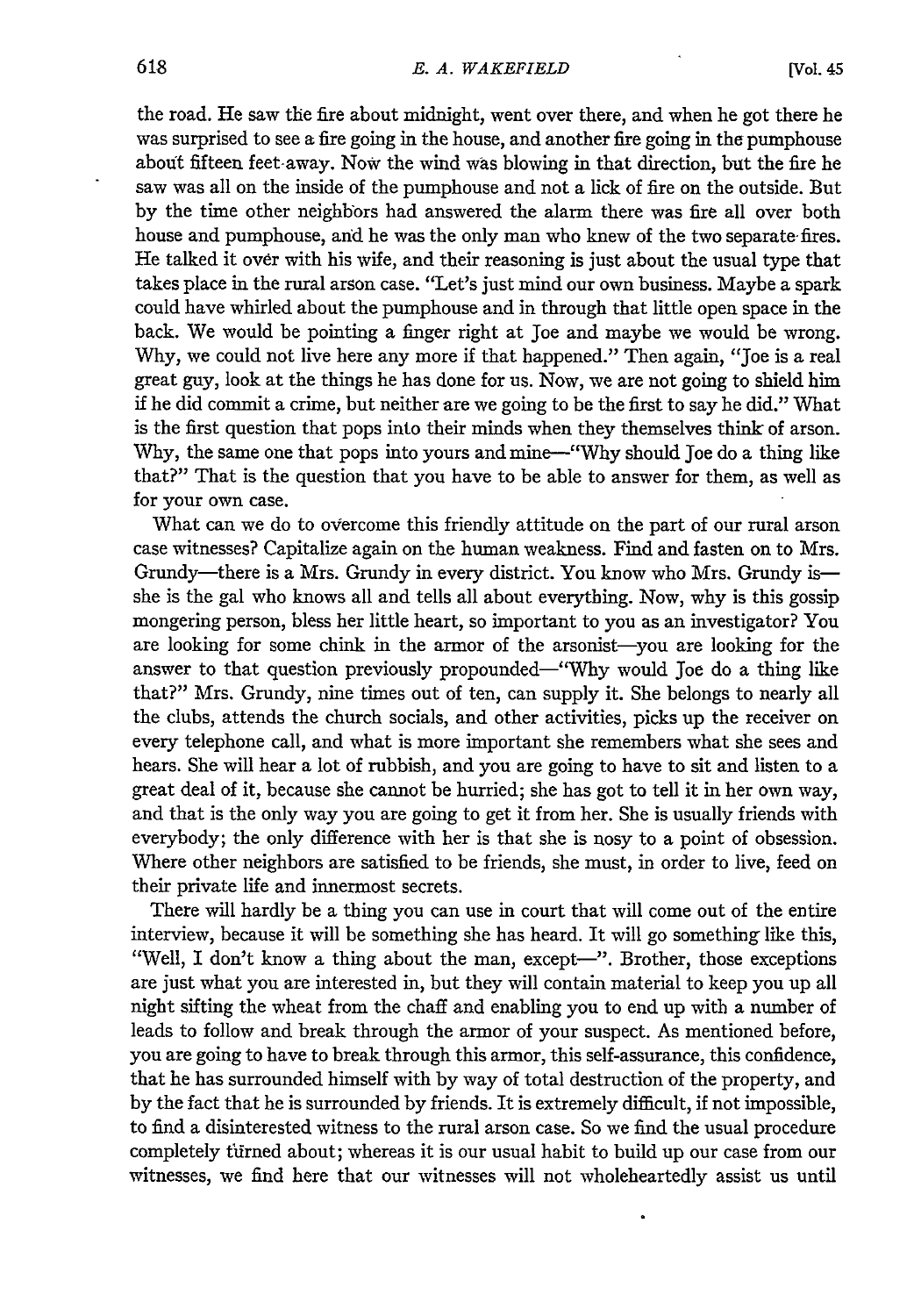their neighbor has been brought to the confession point. You are seldom going to have the physical type of evidence to produce in your chain of circumstantial factors; it is going to be based mostly on the factors that the fire could not have been an accident-and the confession of the arsonist.

In such a setup the motive becomes a very important factor to your case. The motive is tied up in the mind of the arsonist, and it is up to you to extract it. From the dozens and dozens of motives that there are for committing arson, it is conceivable that in any particular case you can find at least a half a dozen, but which is the one that actually caused the fire to be set? Simply because a man is in debt would not in itself necessarily mean he would set the place on fire, although that has been in many cases *the* sole motive for arson.

The same reasoning applies to domestic troubles, mortgages, loss of employment, etc.; it all depends on the degree to which the particular person is affected. Mrs. Grundy is quite valuable here-she nearly always knows what any of the neighbors has to worry about and particularly the things they are hiding from the rest of the world. Getting these innermost secrets of your suspect is half the game in this business of interrogation. As mentioned before, he is the only person who actually knows the reason why he committed the crime. Consequently when he does propound that eternal question of "Why would I do a thing like that?"-if you can answer it for him, you can often knock the props right from under his feet. In a case in point, Mrs. Grundy steered the investigator by way of her suspicions to make inquiries, in a town twenty miles away from the scene of our fire. Mrs. Grundy bad intimated that the owner of the place was not getting on with his wife and she had an idea of whom he was getting on-with. Mrs. Grundy told the investigators to find out whyhe went to this town every Saturday. At that town the taxi stand came up with a couple of drivers who recalled our man from description and were able to guide us to the little apartment, that turned out to be a love nest. The occupant of the love nest was a little chick who did not want the bars of her cage to be steel bars, and she was able to tell us that her sugar daddy was going to collect the insurance money and that he was going to leave his wife and run off with his little sweetums. That waswhyhe had set the house on fire-he could not sell it, and they needed the money. Now, when he asked us that eternal question-and he could be told, why-he and his story collapsed completely.

Now, even if these little secrets are not so directly connected with the origin of the fire as that one, you still have a powerful card in your hand when you are able to toss in a casual remark such as might lead him to infer a great deal. In the case just quoted-if the little chick had not known all the facts, we could have caused his heart to skip a beat, by casually remarking what a nice town that was and such a nice place to visit, particularly on Saturday afternoon. He would not know how much or how little you knew, and immediately you have upset his mental reasoning; his story can no longer be told with the same assurance that you are just an outsider, fishing. Every word that he utters now will have to force its way through a doubting conjecture of "How much does this guy really know about me".

In dealing with the owner of the rural property that is suspected of setting the place on fire, whatever you do or fail to do, make certain of getting a most elabo